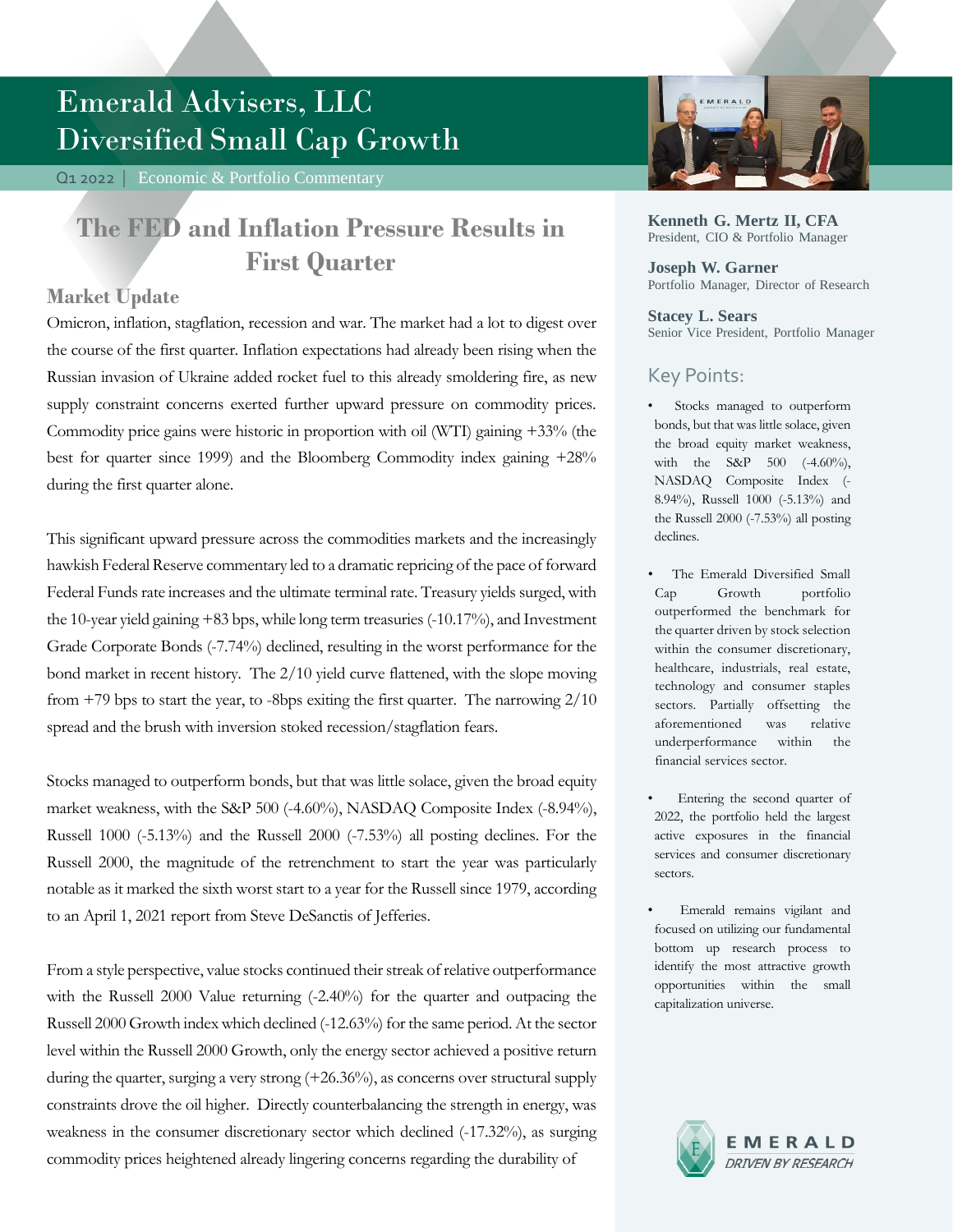consumer spending. The pressure on the technology (- 15.16%) and healthcare (-15.18%) sectors also weighed on the Russell 2000 Growth's relative performance. While all aspects of the growth benchmark have been challenged, the pressure on healthcare has been particularly noteworthy, with the healthcare sector of the Russell 2000 Growth now down (- 32.32%) for the trailing one year period.

At the constituent level within the Russell 2000 Growth, we believe there were a few noteworthy observations. First, we have been discussing over the better part of the last 12 months the relative underperformance of the fastest growing companies and the non-revenue/non-earnings companies within the Russell 2000 Growth benchmark. Although the best relative performance continues to be in the slowest growing quintiles, we thought it was noteworthy that the magnitude of relative underperformance of the top quintile of growers narrowed substantially during the quarter. According to an April 1, 2022 report from Steve DeSanctis of Jefferies, the top quintile of companies measured by sales growth returned (- 12.77%) for the first quarter, reflecting relative underperformance of (-15 bps), which compares favorably to relative underperformance for the same cohort during the fourth quarter of (-669 bps) and the full year of 2021 (-1197 bps). As for the non-revenue generating companies, while the relative underperformance gap improved during the first quarter to (-1398 bps) from (-2028 bps) and (-4632 bps), respectively for the fourth quarter and full year 2021, the gap of relative underperformance remains exceedingly wide. It was also noteworthy, that despite all of the discussion regarding the rotation to quality, the highest ROE quintile (- 12.66%) performed only in-line with the index. Whereas the best relative performance was derived from quintile 2 (- 10.28%) and quintile 3 (-7.08%), which still lost ground on the quarter but outperformed on a relative basis by 235 bps and 557 bps respectively.

page 2 **Portfolio Review** The Emerald Diversified Small Cap Growth portfolio outperformed the benchmark for the quarter driven by stock selection within the consumer discretionary, healthcare, industrials, real estate, technology and consumer staples sectors. Partially offsetting the aforementioned was relative underperformance within the financial services sector.

The consumer discretionary sector was the largest positive contributor to return for the quarter driven largely by stock selection and specifically the portfolio's tilt toward the service-oriented industries within the sector.

The healthcare sector also contributed positively to performance for the quarter. A combination of the portfolio's relative underweight position and stock selection within the biotechnology and healthcare services industries were key sources of upside, and more than offset challenging relative performance within the medical services and pharmaceuticals industries.

Stock selection was also a key driver of relative outperformance within the industrials sector. At the industry level, holdings within the transaction processing, industrial machinery and defense industries were the most noteworthy contributors to return.

Also contributing positively to performance was stock selection driven relative outperformance within the real estate, technology and consumer staples sectors.

We should also note that while Emerald's relative performance within the energy sector was generally neutral to the benchmark, the magnitude of relative outperformance of the Russell 2000 Growth energy sector, as highlighted above, resulted in several of the portfolio's energy holdings falling in the top contributors to portfolio return.

The aforementioned positives were partially offset by relative underperformance within the financial services sector, and



EMERALD **DRIVEN BY RESEARCH**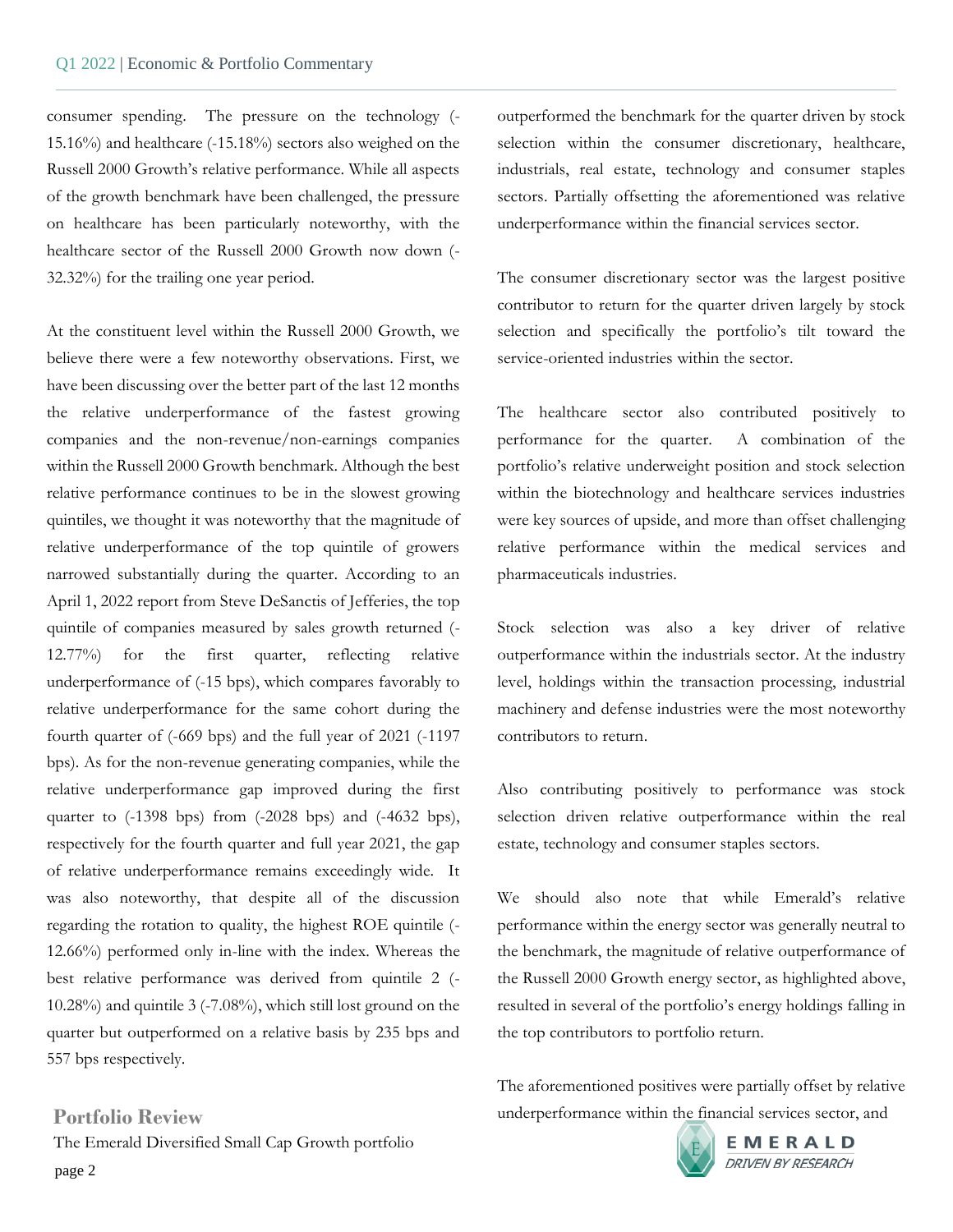more specifically holdings in the banking, investment services and full-line insurance industries.

Entering the second quarter of 2022, the portfolio held the largest active exposures in the financial services and consumer discretionary sectors. Thoughts on those sectors and other notable areas of exposure are highlighted below.

- The financial services sector, comprised of holdings within the bank, full line insurance, investment services, and property and casualty insurance industries, remained the portfolio's largest relative overweight position at quarter-end. Although we remain constructive on the opportunity for loan growth and increased new loan yields, Emerald has been selectively reducing exposure to the banking industry, given continued volatility in rates.
	- Emerald also held an overweight position within the consumer discretionary sector at quarter-end. The overweight is comprised of a diverse subset of holdings within the specialty retail, recreational services, recreational products, restaurants, casinos and gambling, and auto parts industries among others. While the market has become increasingly concerned with the outlook for consumer spending given the step up in inflationary pressures, we continue to believe the consumer in aggregate remains healthy, and continue to see select opportunities for those companies offering differentiated products and services the ability to gain market share.

As it relates to the technology sector, the portfolio exited the quarter with technology sector positioning largely in-line with the benchmark. Within the technology sector, while the semiconductor and software industries continue to represent the portfolio's largest industry exposures, Emerald has selectively been reducing exposure to the more

cyclical aspects of the semiconductor industry. As we look into 2022, we continue to believe that the digital transformation of the enterprise that began in earnest during the global pandemic will remain a key driver of investment in ecommerce, digital forms of entertainment, the enterprise technology infrastructure, cybersecurity and cloud-related software opportunities. We also see select opportunities within the semiconductor and semiconductor capital equipment industries in those companies exposed to the growth in semiconductor capacity, new form factors and designs as well 5G, the server upgrade cycle, the automotive recovery, the transition to electric vehicles, growing penetration of advanced driver assistance systems, and data centers.

The healthcare sector, while underweight relative to the benchmark, also remains an area of considerable nominal exposure within the portfolio. The portfolio's underweight to the healthcare sector is driven largely by the portfolio's relative underweight position to the biotechnology, healthcare services and facilities industries. With respect to the biotechnology industry, while the worst of the valuation compression is likely behind the industry, Emerald continues to believe that many of the headwinds that weighed on performance throughout 2021, are poised to continue to gate relative performance. Specifically we believe the FDA's less accommodative stance to trial design and drug approvals is likely to remain a headwind, as will the significant number of capital raises which we expect to be forthcoming given the depletion in cash balances. Emerald has maintained its underweight position to the biotechnology industry. That being said, we continue to identify selective opportunities within the pharmaceutical and medical equipment



EMERALD DRIVEN BY RESEARCH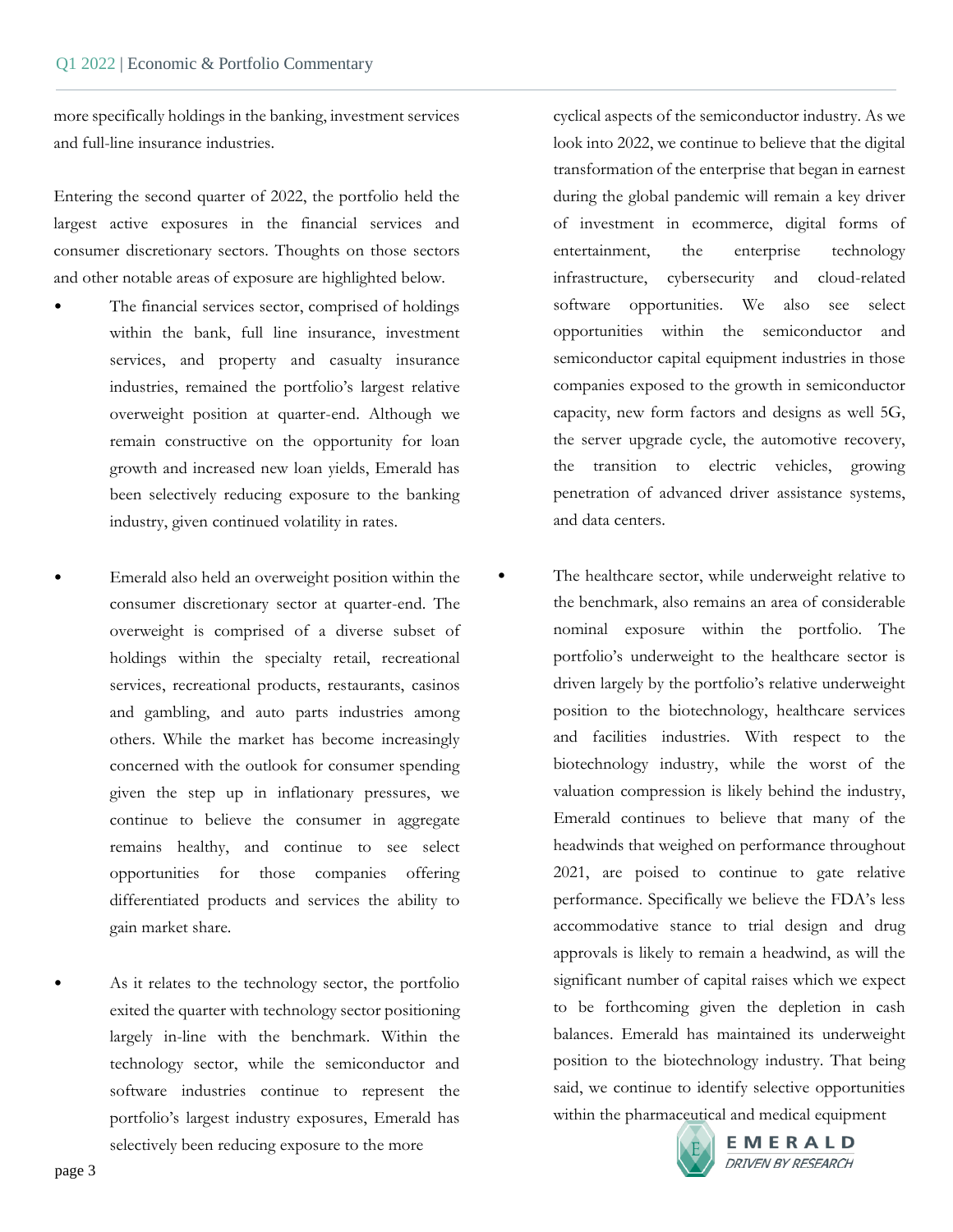industries and have been building exposure to those areas of the healthcare sector.

#### **Market Outlook**

Boom to Bust? After a blockbuster 2021 from an economic perspective, unrelenting inflationary pressures, fears of demand destruction and the Federal Reserve's newly minted no holds barred approach to tackle inflation have recession fears percolating. Treasury yields have surged, led by the short-end, as the market has aggressively repriced the Federal Reserve's policy shift. Yield curve inversion remains a key area of focus. Which yield curve to watch, however, remains a source of debate. While the majority of market participants appear to be keying in on the slope of the 2-year/10-year spread, which has been hovering close to inversion, the Federal Reserve remains steadfast on its focus on the shorter duration 3m yield/3m yield 18 months forward spread. This curve, which compares the 3-month T-Bill today to the 3 month T-Bill 18 months forward, in contrast has been aggressively steepening. Other notable economists/strategists have also cast doubt on the prognostication power of the 2/10 spread given the noteworthy technical headwinds (compression of the term premium, Federal Reserve asset buying and long bond yields outside of the U.S.). So rather than utilizing the 2/10 spread, Ed Hyman of Evercore ISI is focused on the 3mo/10 year whereas Ed Yardeni of Yardeni Research is more heavily focused on the spread between the 10-year yield and the federal funds rate. In both cases, the spreads have been widening not compressing, with each currently reflecting a low probability of recession within the next 12 months.

While there is likely to remain great debate, as to which yield curve is sending the correct message, there is no doubt that the recession probabilities among strategists and market participants have been rising. Deutsche Bank, in early April, was the first major bank to predict a U.S. recession in 2023, and while this is not consensus, sentiment is clearly moving in that direction. An April 4, 2022 Bloomberg survey, for

example, revealed that nearly half of its 525 respondents expected a US recession to start next year.

Although fears of 2023 recession have been rising, there is little fundamental evidence to date to support that narrative. High yield spreads are not indicating stress in the credit markets. The US ISM manufacturing and services PMI measures remain firmly in expansionary territory. The February reading of the Conference Board's Leading Economic Index increased sequentially in February, the unemployment rate reached 3.6% in March, the participation rate is ticking up and consumer spending has been demonstrating resiliency both in the face of elevated inflationary pressures in food and energy, and against a strong stimulus induced spending spree of 2021. Further, while inflation induced demand destruction remains top of mind, we thought it was noteworthy that long-term inflation expectations, as measured by the 5yr/5yr forward inflation expectation rate, have flattened out in recent weeks and remain well within the trailing one-year range.

While this admittedly is a different backdrop than what we anticipated entering 2022, we continue to remain cautiously optimistic about the outlook for small capitalization stocks. Interestingly, small capitalization stocks have demonstrated outperformance to large capitalization stocks during both inflationary and stagflationary economic backdrops utilizing the historical analogs of the late-1960's, and over the longer term looking at periods of slowing growth and rising inflation since 1972 according to an April 6, 2022 report from Jill Carey Hall, an Equity and Quant Strategist for BofA Securities.

Earnings growth for small capitalization stocks has been resilient to date, and we believe will continue to demonstrate relative strength. 2022 small capitalization earnings growth is currently forecasted at approximately (+15.6%), and while this is slight downtick from the (+16.2%) expected at the end of the fourth quarter, small caps are still expected to

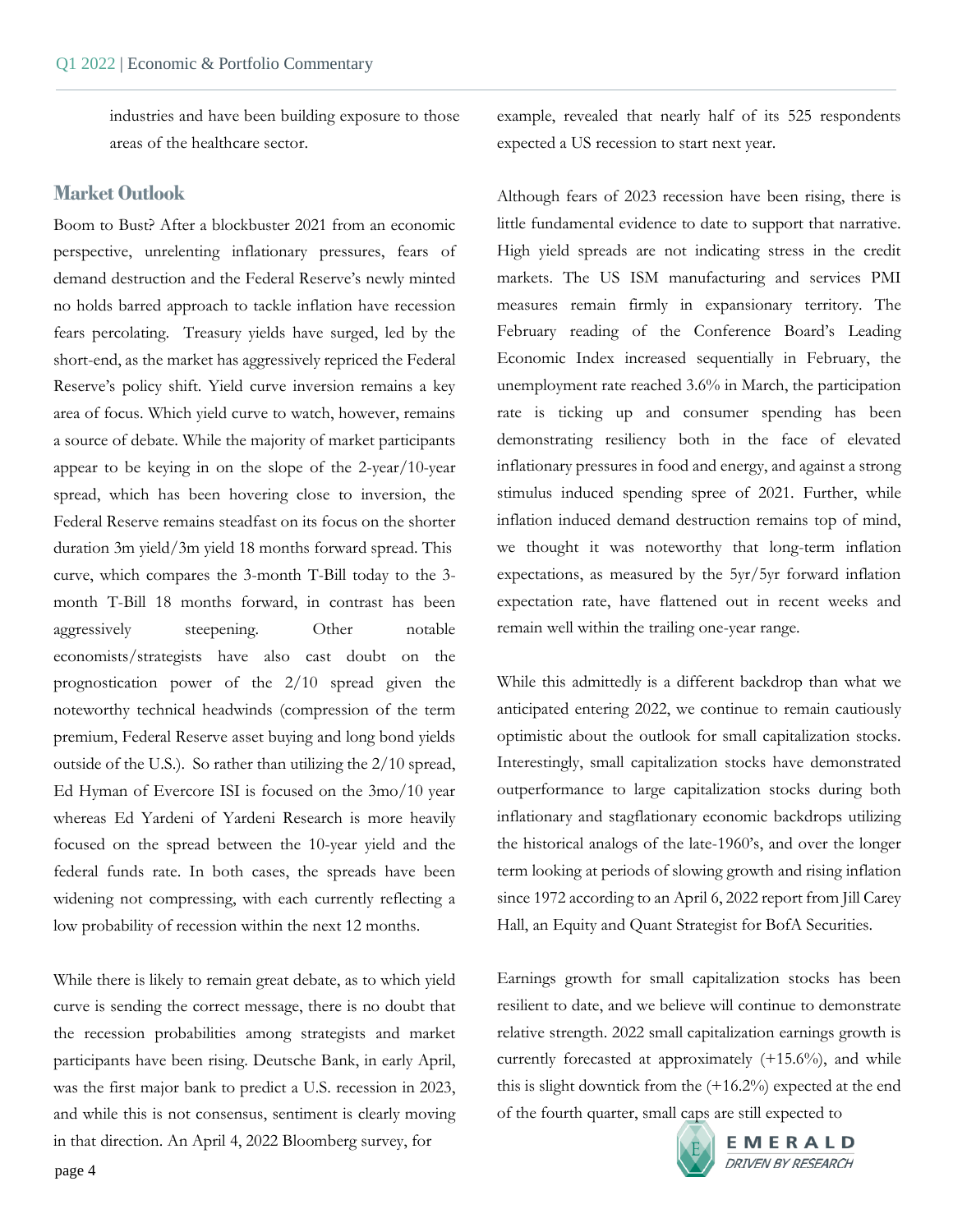substantially outpace the growth projected for mid-cap  $(+11.8\%)$  and large capitalization  $(+10.1\%)$  stocks, according to a April 6, 2022 report from Steve DeSanctis of Jefferies. Although we acknowledge that the mounting inflationary pressures and decelerating economic growth could lead to negative revisions in the near-term, we continue to expect small capitalization earnings to remain less impacted than their larger capitalization peers. We believe this is especially true in light of recent geopolitical events, the impact of rising COVID rates in China and their implications to global growth. According to a recent report from Jill Carey Hall of BofA Securities, only 20% of sales within the Russell 2000 are derived from overseas, which compares favorably to the approximate 28% exposure for the S&P 500. In addition, according to the same report small capitalization stocks are more exposed to services over goods spending, and in that way is more closely aligned to the US economy, which we expect will demonstrate relative resiliency.

Lastly and not insignificantly, small capitalization stocks already appear to be embedding a lot of market concern. The Russell 2000 has corrected (-14.84%) from its November peak, while the Russell 2000 Growth index has fallen (- 22.90%) from the index peak in February of 2021. Small capitalization stocks have also meaningfully lagged their large capitalization peers with the Russell 2000 (-5.79%) trailing the Russell 1000 (+13.27%) by more than 1900 basis points over the trailing twelve months. With forward earnings expectations for small caps generally holding firm, the relative valuation for the Russell 2000 has continued to compress and now stands in the 13th percentile of historical valuation relative to the Russell 1000. Further, the Russell 2000 now trades at a discount on six out of six valuation metrics, including trailing  $P/E$ , forward  $P/E$ , price/book, price to cash flow, price/sales, and P/E to growth, according to an April 6, 2022 report from Steve DeSanctis of Jefferies.

While the risks to this outlook are numerous, the pace and path of monetary policy is likely the most meaningful risk to

market returns in the near-term. We believe the volatility that we are seeing to start the year likely persists in the near-term as the market navigates the path of monetary policy adjustments and assesses incoming data on inflation and economic growth. Over and above the aforementioned, we believe the Russian aggression in Ukraine will mark a sea change in the geopolitical risk landscape. There appears to be no near-term resolution to the Russia/Ukraine conflict, U.S. /China tensions look to be rising and it now feels that the more benign geopolitical landscape that we have become accustomed to is behind us.

All that being said, Emerald remains vigilant and focused on utilizing our fundamental bottom up research process to identify the most attractive growth opportunities within the small capitalization universe.